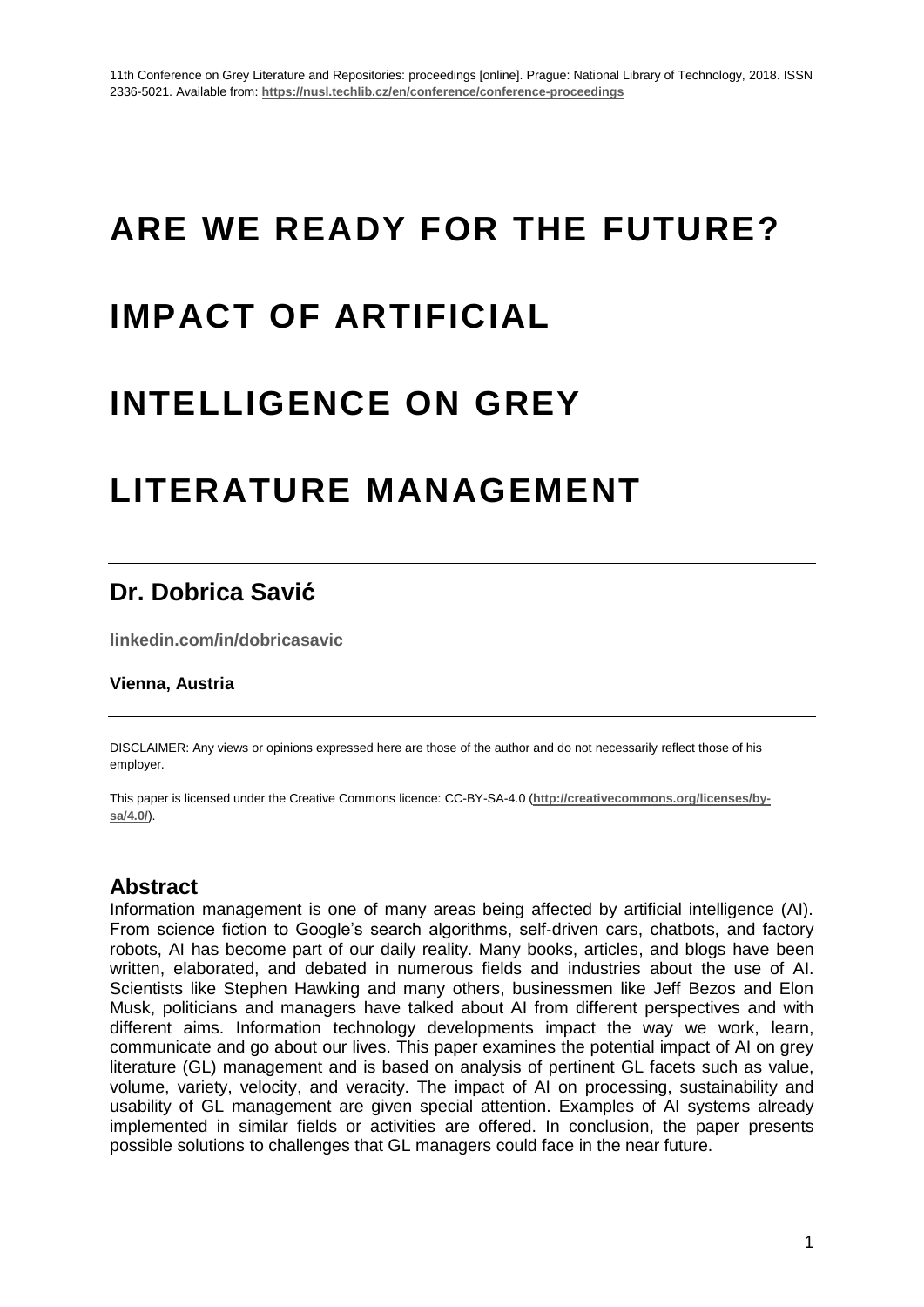#### **Keywords**

Grey literature, artificial intelligence, information technology, information management

#### **Introduction**

During the last few years, the term artificial intelligence (AI), has become omnipresent. It is being discussed in books, scientific articles, newspaper stories, government reports, parliament debates, court decisions, and ordinary conversations. From science fiction to Google's search algorithms, self‐driven cars, chatbots, and factory robots, AI has become part of our daily reality. Scientists like Stephen Hawking and many others, businessmen like Jeff Bezos and Elon Musk, politicians and managers alike have made their own contributions. Information technology (IT) developments impact the way we work, learn, communicate and go about our lives. Information management is one of many areas being affected by various disruptive information technologies such as AI (Savic, 2017a).

This paper examines the potential impact of AI on information management (IM), specifically on grey literature (GL), starting from the analysis of pertinent GL facets such as volume, variety, velocity, veracity, and value. It continues with a review of the potential impact of AI on GL processing, sustainability, and usability challenges. It also offers parallel examples of AI systems already being implemented in similar fields or activities.

In conclusion, the paper will present possible solutions to challenges that grey literature managers will most likely face while trying to accommodate and benefit from new AI technologies. By increasing our knowledge about AI and other potentially disruptive technologies, we improve our chances to increase their relevance and potential benefits to our work.

#### **Definitions**

Two basic concepts considered in this paper which need clarification and explanation are *grey literature* and *artificial intelligence*.

**Grey literature** has been defined differently by a number of researchers, justifying Schöpfel's (2011) theory that GL is much easier to describe than to define. The most widely accepted and used definition is from the 12th International Conference on Grey Literature (GL12), held in Prague in 2010.

*"Grey literature stands for manifold document types produced on all levels of government, academics, business and industry in print and electronic formats that are protected by intellectual property rights, of sufficient quality to be collected and preserved by library holdings or institutional repositories, but not controlled by commercial publishers, i.e., where publishing is not the primary activity of the producing body".* (Farace and Schöpfel, 2010).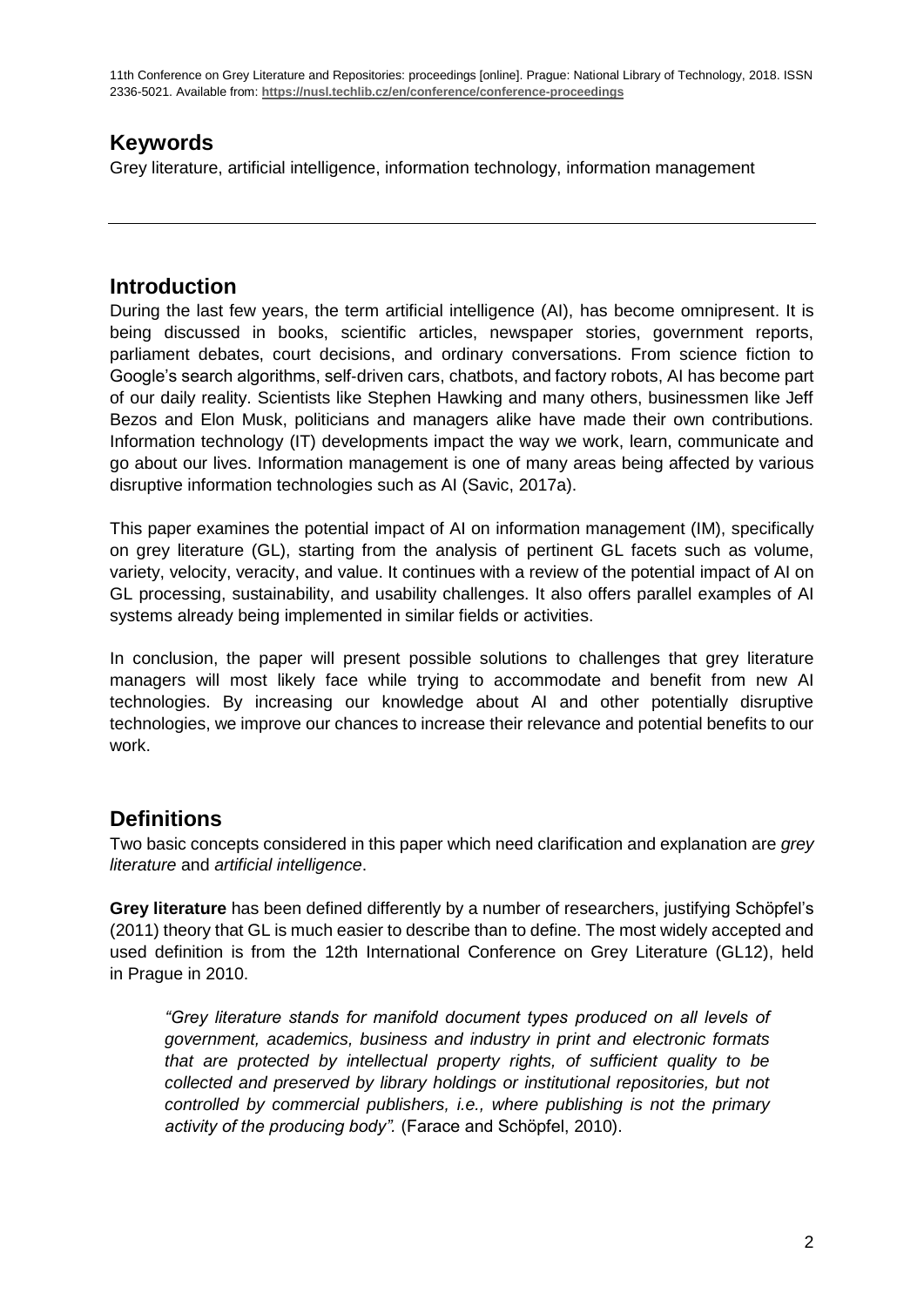Although this definition focuses on important aspects of GL, it might need to be expanded to take into consideration new challenges brought about by new disruptive technologies, such as AI. In 2017, I proposed a new definition, which might help meet some of these challenges. According to this revised definition,

*GL represents any recorded, referable and sustainable data or information resource of current or future value, made publicly available without a traditional peer-review process.* (Savic, 2017b).

**Artificial intelligence (AI)** and related machine learning (ML) applications<sup>1</sup> are systems that can think and act rationally, almost like humans. They are usually very costly and complex to develop maintain and deploy. Their power comes from a combination of many technologies and techniques, such as powerful parallel computer processing, deep learning, neural networks, and natural language processing (NLP). Initially, they appeared as rule-based or expert systems, but today's algorithms can understand, learn, predict, adapt and potentially operate autonomously. They are often built into physical devices (e. g., robots, cars, consumer electronics, and security systems); and into apps and services (e.g. virtual personal assistants, smart advisors, voice recognition, computer vision, translation, and finance). Applied in the area of information and knowledge management they become a powerful help in processing, organizing and disseminating data and information. Incorporated in some web apps, AI enhances the user experience by offering new smart and adaptive user interfaces.

One of the earliest yet still popular definitions of AI is that offered by Marvin Minsky<sup>2</sup> back in 1968. He defined artificial intelligence as "the science of making machines do things that would require intelligence if done by men". Another definition that AI researchers believe will be valid for many years states that "artificial intelligence is the study of how to make computers do things at which, at the moment, people are better." (Rich, 2010).

On the practical side, AI started with simple test applications, such as the famous Turing test, continued with games, like checkers, and later with expert systems which represented knowledge through rules. A good example of this was Deep Blue, an IBM developed system for playing chess that defeated world champion Garry Kasparov in 1997.

Machine learning, as part of AI, came into focus in the 80s. It allowed computers to learn how to recognize patterns and make predictions. This was a revolutionary move from the traditional hard-coding software programs to performing specific instructions to complete a task. Systems became dynamic and the need for programmers to make certain changes was eliminated.

The latest stage of AI is 'deep learning'. It typically requires a lot of processing power and a large set of "training data", through which the use of neural networks allows 'intelligent behavior'. The three most popular forms of training are: unsupervised, supervised, and

<sup>1</sup> AI is the broader concept of machines being able to carry out tasks in a way that we would consider "smart". Machine Learning is a current application of AI based around the idea that we should really just be able to give machines access to data and let them learn for themselves. (Marr, 2016)

<sup>&</sup>lt;sup>2</sup> Marvin Lee Minsky (August 9, 1927 - January 24, 2016) was an American scientist in the field of artificial intelligence (AI), cofounder of MIT's AI laboratory, author of several texts on AI and philosophy, and winner of the 1969 Turing Award.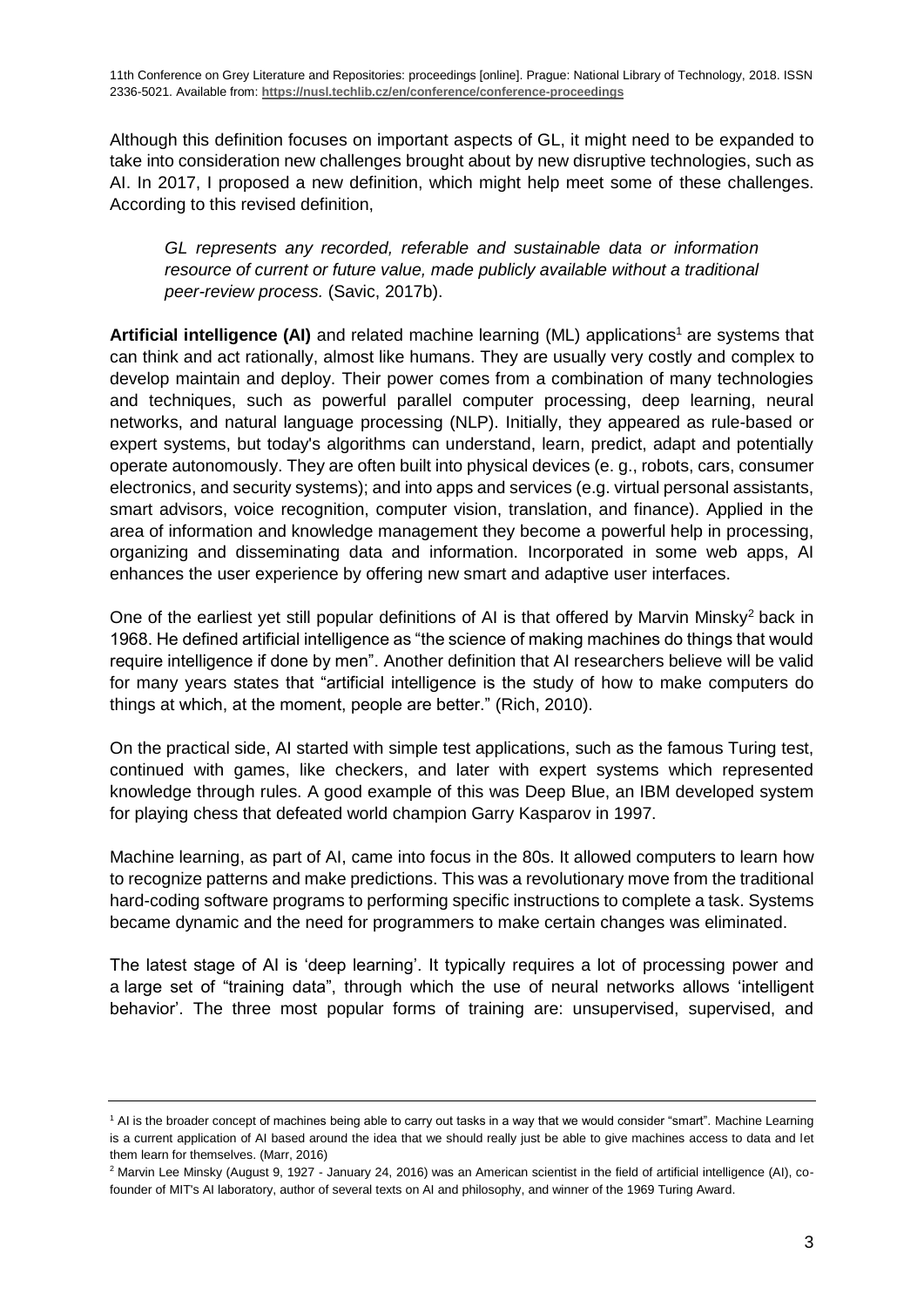reinforcement training. Good examples of deep learning applications are those used for face and speech recognition, robotics, chatbots, self-driving cars, computer games, etc.

Regarding the level of AI complexity three types are generally acknowledged (Dickson, 2017):

- Artificial narrow intelligence (a system developed and trained for a particular single task within a limited domain)
- Artificial general intelligence (a system that can understand and reason about its environment as a human would)
- Artificial super intelligence (a system much smarter than the best human brains in practically every field).

All of the AI systems currently in use, or currently being developed, are at the initial, narrow level of AI. More powerful programs and computers, potentially quantum ones, would be needed to achieve the second, general level of intelligence. Some researchers believe that once that level is achieved, it will not be much longer until the level of super intelligence is reached.

#### **The general impact of artificial intelligence**

Artificial intelligence is here to stay and its impact is irreversible. The benefits and the magnitude of its potential power have been experienced by many people. The history of its progress is exemplified by a collection of remarkable achievements. In 1956, Arthur Samuels Checker program, developed for play on IBM's 701, was introduced and in 1962 beat the checkers master. In 1966, ELIZA, one of the first chatbots, carried out conversations with people in natural language. In 1976, an expert system called MYCIN made a successful diagnosis of infectious diseases, while dealing with uncertainty. In 1986, an artificial neural network system NETtalk<sup>3</sup> read written English texts aloud. In 1977, IBM's super computer Deep Blue defeated world chess champion, Gary Kasparov. 2009 brought the first Google selfdriven car to the California freeway. In 2011, IBM's Watson system beat two human experts at the Jeopardy TV game show. Just four years later Daimler-Benz demonstrated its first autonomous big rig truck on Germany's autobahn, while Google self-driving cars drove over one million miles. In 2016, Google's DeepMind AlphaGo computer program beat the world's best Go player. (Ertel, 2017). These are just some of AI researchers many successes. Various countries, universities and research centers have placed their current priorities on AI projects. It is, therefore, reasonable to expect exponential future developments in this interesting area of research.

Even today, although at the initial or somewhat basic level of complexity, a number of operational AI applications in classic office environments strongly indicate the trends of their future impacts. Big companies such as Microsoft, Google, Facebook, Instagram, Twitter, and Disney are heavily involved with AI applications. Here are some examples of lesser known applications which demonstrate variety, depth, and the force of change to come<sup>4</sup>.

<sup>3</sup> **<https://www.nytimes.com/1988/08/16/science/learning-then-talking.html>**

<sup>&</sup>lt;sup>4</sup> Examples adapted from Dom Nicastro, 8 Examples of Artificial Intelligence (AI) in the Workplace', Dec 7 2017. CMSWire. <https://goo.gl/s6bWGH> and Bernard Marr, 27 Incredible Examples Of AI And Machine Learning In Practice. April 30 2018. Forbes. <https://goo.gl/YX52TK>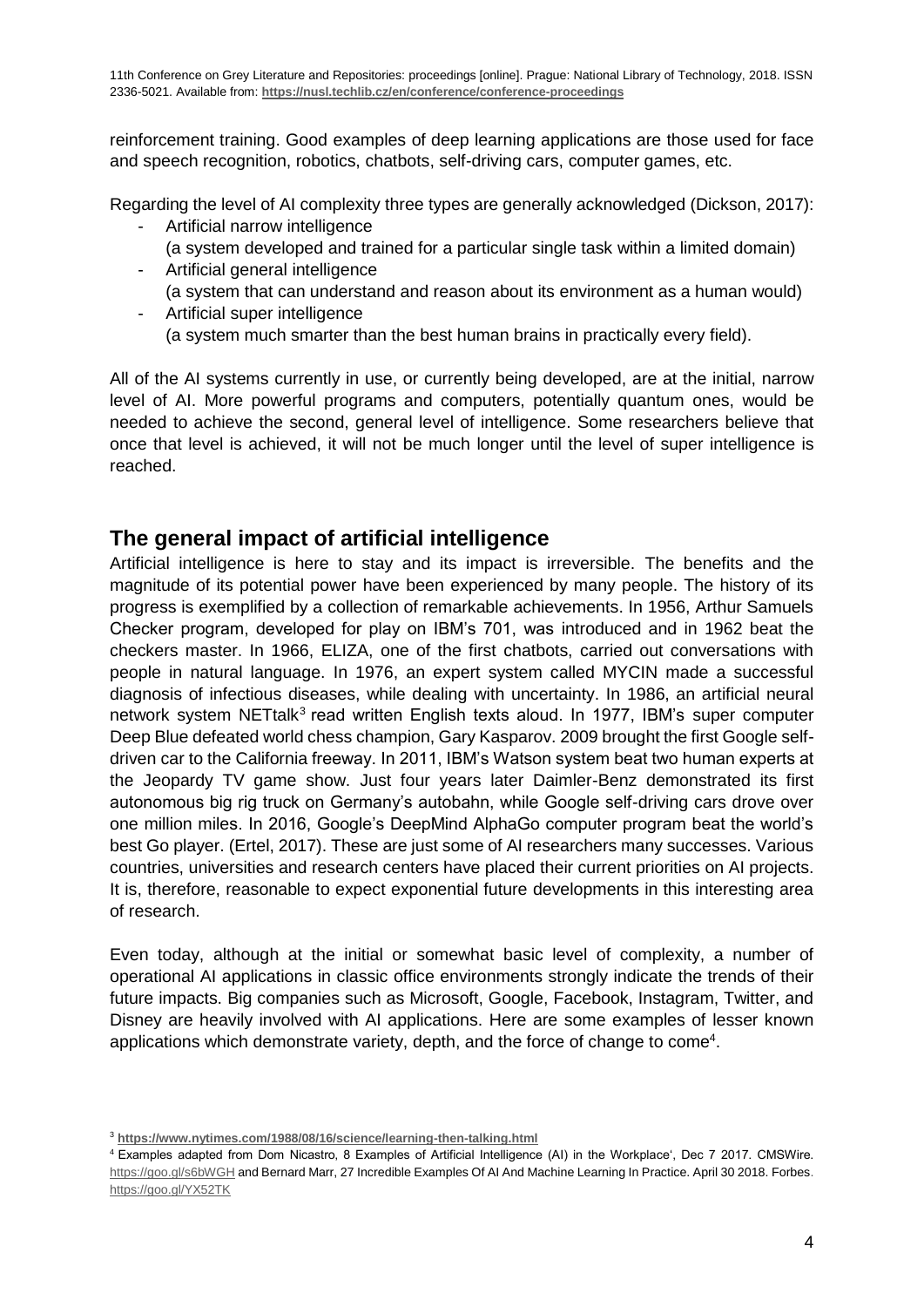SAP CoPilot: Digital Assistant for the enterprise – using their phones, users can ask business related questions and the system offers an answer.

Deloitte: Automated document review with natural language processing - quickly reads thousands of complex documents, extracting and structuring textual information for better analysis.

AISense: Call, Meeting Transcriptions – records voice conversations and makes them searchable and easily accessible using automatic speech recognition, speaker identification, speech-and-text synchronization, and natural language processing.

WalkMe: AI for Software Training - enables business software to learn about the user's individual roles, habits, and actions.

ServiceChannel: Restaurant Facilities Management Aid - helps automate the repair and maintenance process, cut repair and maintenance costs, maintain compliance, and minimize risk. It manages contractors, work orders, preventative maintenance, assets, proposals, and invoices.

Niles: Learning Slack Conversations - listens and records conversations that happen within the Slack collaboration platform. Every time someone sends a message, it learns, so users can ask questions such as, "What products do we sell? What sizes? How much do we charge? Who's in charge of this department?" If it fails at an answer, users can keep the system up-todate by providing the right answer.

Acculation, Inc.: AI Meets Social Media - uses data-driven processes to make decisions about content for social media. It can actually create the content.

BBC Talking with Machines - an audio drama that allows listeners to join in and have a twoway conversation via their smart speaker. They are prompted to answer questions and insert their own lines into the story.

UK Press Association RADAR (Reporters and Data and Robots) - robots write 30,000 local news stories each month fed with a variety of data from government, public services, and local authorities. The machine uses natural language generation technology to write local news stories that are not covered by humans.

American Express - relies heavily on data analytics and machine learning algorithms to help detect fraud in near real time, therefore saving millions in losses.

#### **Impact of artificial intelligence on grey literature creation**

There are various ways to look at the impact artificial intelligence will have on the creation of grey literature. This review takes an analytical approach by looking at each of the main facets of grey literature, taken from wider studies in the field of information and data management. As Figure 1 shows, five Vs are taken into consideration. They are variety, volume, veracity, velocity, and value.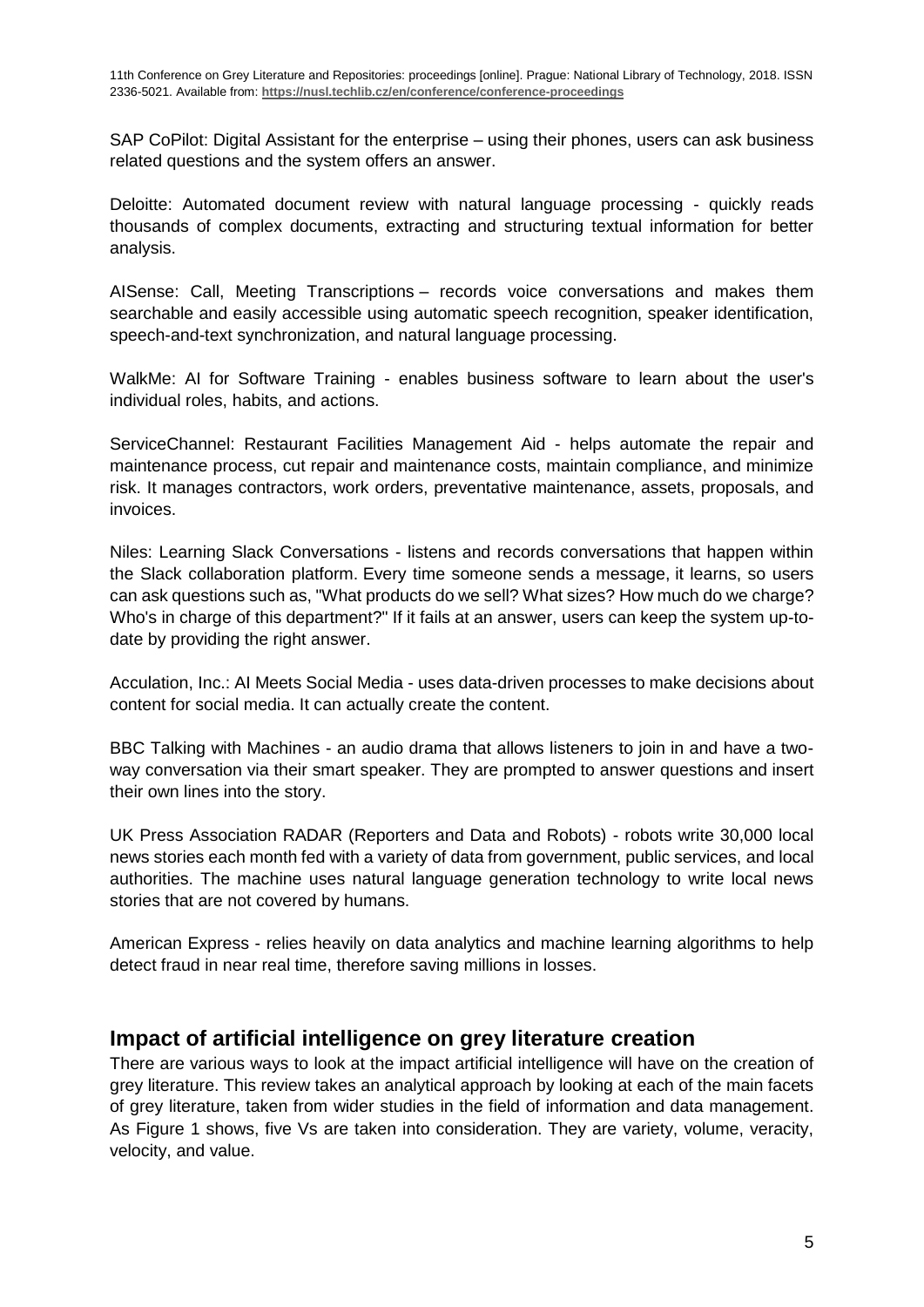

Figure 1: 5Vs of data/information

**The variety of grey literature** formats could experience a considerable impact from AI use, although as Figure 2 indicates, there are already a large number of identified formats. A more complete list is available at the GreyNet International website<sup>5</sup>. It lists over 150 document types specific to GL.

| <b>Bibliographics</b>                   | Rejected manuscripts     | Publications from NGOs and consulting firms |
|-----------------------------------------|--------------------------|---------------------------------------------|
| <b>Discussion papers</b>                | Un-submitted manuscripts | <b>Videos</b>                               |
| <b>Newsletters</b>                      | Conference abstracts     | Wiki articles                               |
| PowerPoint presentations                | <b>Book chapters</b>     | Emails                                      |
| Program evaluation reports              | Personal correspondence  | Blogs and social media                      |
| <b>Technical notes</b>                  | <b>Newsletters</b>       | Data sets                                   |
| Publications from governmental agencies | Informal communications  | Committee reports                           |
| Reports to funding agencies             | Census data              | Working papers                              |
| Unpublished reports                     | Pre-prints               | Company reports                             |
| <b>Dissertations</b>                    | <b>Standards</b>         | Catalogues                                  |
| Policy documents                        | Patents                  | <b>Speeches</b>                             |
|                                         | <b>Webinars</b>          | Reports on websites                         |

Figure 2: Types of grey literature

If we examine only one GL type, namely 'data set' (marked above in red), this type alone typically includes a tremendous amount of data and information coming from the Internet of Things (IoT), Machine to Machine communication (M2M), self-driven cars, robots, sensors, security systems, surveillance cameras, and many other systems using AI. Estimates for the number of connected devices creating specific data trace vary by billions.<sup>6</sup> Such a huge number of devices, generating tons of data, in multiple formats, mostly unstructured and application specific, will represent a considerable challenge for GL researchers, practitioners,

<sup>5</sup> **http://www.greynet.org/greysourceindex/documenttypes.html**

<sup>&</sup>lt;sup>6</sup> Gartner says that there will be some 20 billion connected devices communicating to each other by 2020. Allied Business Intelligence says more than 30 billion, Nelson Research says 100 billion, Intel says 200 billion, and International Data Co. says 212 billion.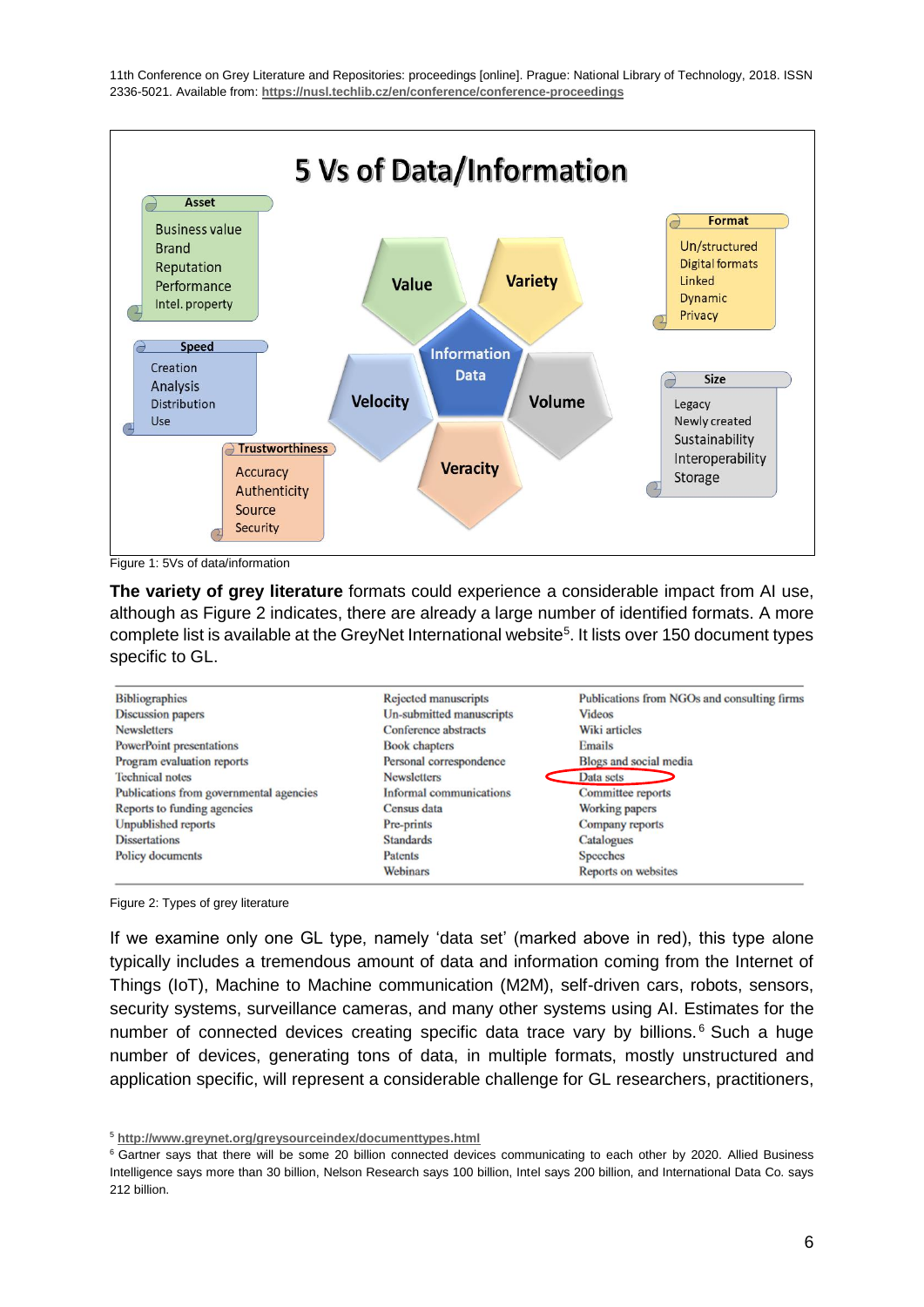and managers. Such highly contextual and software dependent data and information would be hard to collect and process, and even harder to make sense of and preserve for future use.

Closely related to single data sets is the question of connected multiple data sets, often referred to as linked data. Linked data represents the main ingredient of Semantic Web that's understandable not only to humans but also to computers. A good example of a large linked data set is DBpedia, which, in fact, makes the content of Wikipedia available in the Resource Description Framework (RDF), while including links to other datasets on the Web, such as GeoNames. By providing those extra links, the application offers much better access to knowledge and a more satisfying user experience. However, identifying and finding a role for classical GL management becomes a challenge.

**The volume of grey literature** is the next area already undergoing a visible change which will be further impacted by the use of AI. According to available statistics, 2.5 exabytes of data are produced every day, which is equivalent to 250,000 Libraries of Congress. In comparison, the human brain has an estimated storage capacity of 1000 terabytes or one petabyte. 90% of all the data in the world has been generated over the last two years. There are 130 million published books around the world, with over 800,000 new titles added annually. At the same time, the digital world is moving towards increased use of mobile phones creating even more data. Currently, over half the world uses a smartphone. According to Cisco's (2017) prediction, the number of devices connected to IP networks will be three times as high as the global population in 2021. At the moment, the number of worldwide users of the four most popular messaging apps<sup>7</sup> have reached 4 billion.

If we mention just dissertations as one of more important GL types, Google Scholar hosts almost 4.3 million dissertations from all around the world, while ProQuest adds annually more than 130,000 new dissertations and theses to its largest dissertation database, ProQuest Dissertations & Theses (PQDT) Global<sup>8</sup>.

Figure 3 gives an interesting statistical overview of some of the parameters regarding the volume of Internet traffic.

<sup>7</sup> WhatsApp, Facebook Messanger, WeChat, QQ Mobile. Source: **https://goo.gl/UYArhS**

<sup>8</sup> **https://www.proquest.com/products-services/dissertations/ProQuest-Dissertations-FAQ.html**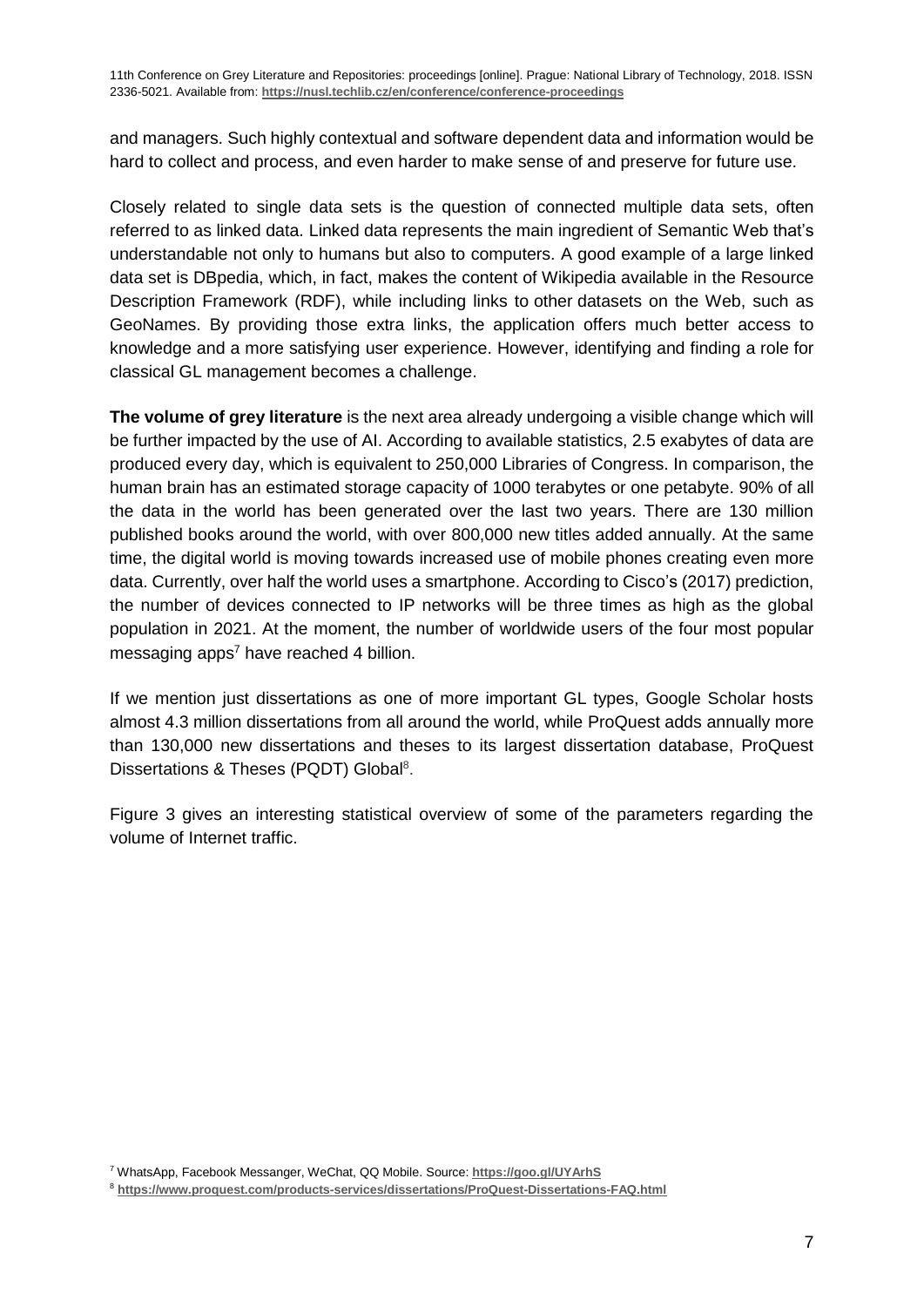|                                                   | <b>Amount per minute</b> |
|---------------------------------------------------|--------------------------|
| Forecast requests received by The Weather Channel | 18,055,555               |
| Text messages sent                                | 12,986,111               |
| Videos watched by YouTube users                   | 4,333,560                |
| Google searches conducted                         | 3,788,140                |
| GB of internet traffic generated by Americans     | 3,138,420                |
| Snaps shared by Snapchat users                    | 2,083,333                |
| GIFs served by GIPH                               | 1,388,889                |
| Songs streamed on Spotify                         | 750,000                  |
| Tweets sent by Twitter users                      | 473,400                  |
| Calls made by Skype users                         | 176,220                  |
| Hours of video streamed on Netflix                | 97,222                   |
| Posts published by Tumblr users                   | 79,740                   |
| Dollars processed via Venmo P2P transactions      | 68,493                   |

Figure 3: Media usage in an internet minute as of June 2018 (statista.com)

From the aspect of GL management, even more alarming than the above statistics is the fact that 56% of all internet traffic is from automated sources such as hacking tools, scrapers and spammers, impersonators, and bots. There are 269 billion emails sent and received each day, out of which 60% is spam. Still, the world is hungry for information which is nicely supported by the figure issued by Google that it processes daily over 6.6 billion queries, out of which 15% have never been searched for on Google before.<sup>9</sup>

If we combine the variety of GL formats with the volume, as partially described above, and the increased emergence of AI, the challenge that GL professionals are facing, and will continue to face in the future, is enormous. The questions of storage, sustainability, processing, usability, and many others are overwhelming. With current operational capacity, general interest, and available resources, the fear that most of GL will disappear or become unusable over time is well founded.

The increased volume of GL also merits the question of ways to measure its impact and popularity of the scientists and researchers. A common way was "counting the number of articles citing other articles, resulting in journal impact factors, normalized citation rates, and the h-index. Even those rare studies including conference papers are limited to published

<sup>9</sup> 100+ Internet Stats and Facts for 2018. Available from: **https://goo.gl/iUcnxc**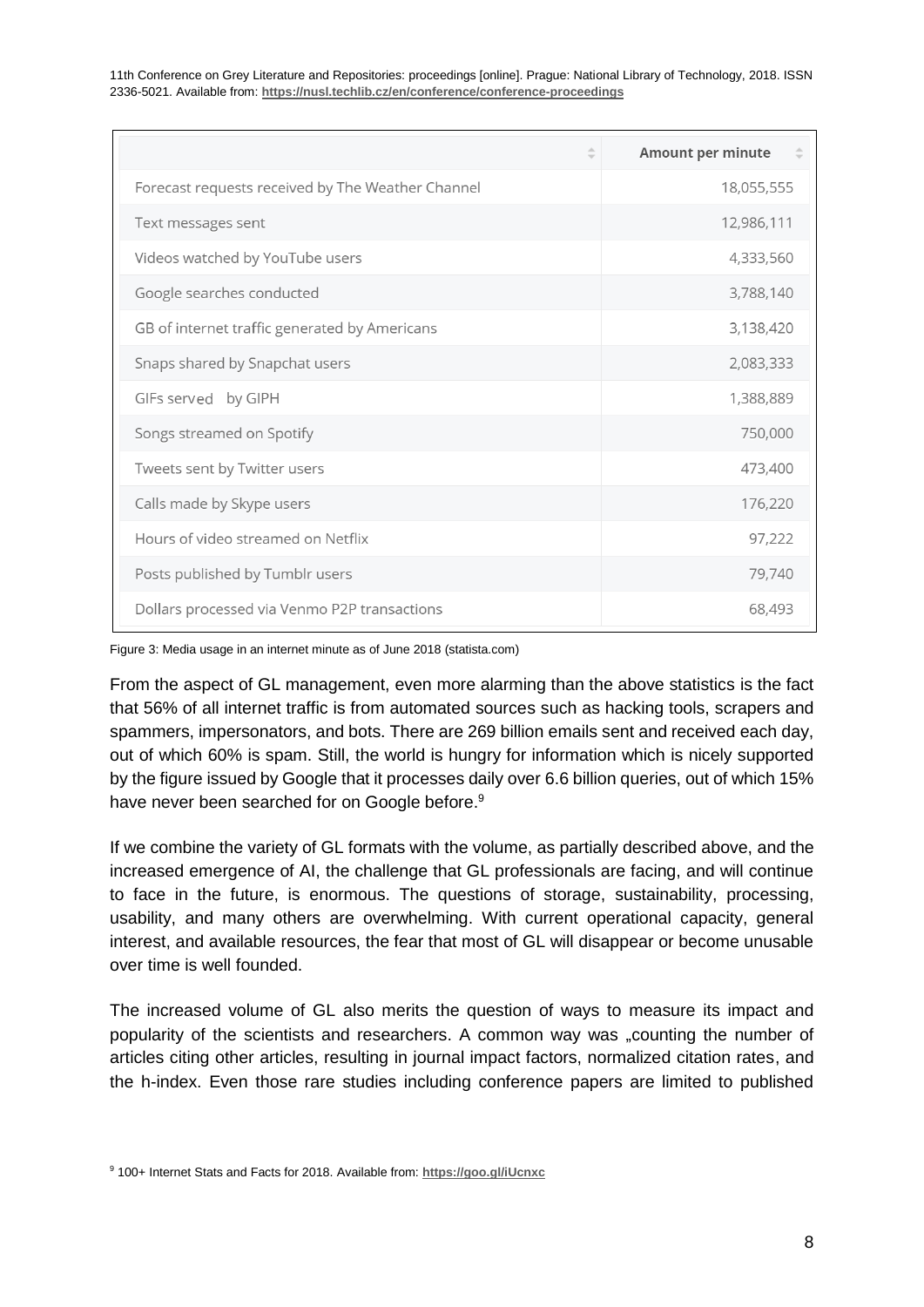proceedings. Grey literature remains out of scope" Schöpfel (2017). Major effort and additional resources are needed to demonstrate the value and extent of the GL impact.

**The veracity of grey literature** looks at its validity and trustworthiness. It is defined as "conformity to facts; accuracy; habitual truthfulness"<sup>10</sup> . In particular, it deals with GL accuracy, authenticity, information source, and security. Spam email, fake news, computer bots, botnets, web spiders, crawlers, viruses, plain misinformation and disinformation, they all represent multiple dangers that web users, including GL users, face today. Uncovering deception and estimating the veracity of information and data is difficult, in particular when prior background knowledge about content, context, or source is weak or not available.

The main assumption about establishing the veracity of some information is its originating source. If it is a well-known source with a long tradition of trustworthiness, information is usually regarded as reliable, although there are many cases of inadvertently created false information placed on the web or included in some documentation. Such cases lead us to conclude that, as users, we always need to be on the lookout for possible errors or false information. Multiple checkpoints, such as source, independent confirmation, a best practice used in preparing the information, and even intention, all need to be taken into consideration when establishing information veracity.

The use of artificial intelligence in almost any sphere will increase problems with defining the actual information veracity. We can look at two facets of the information created while relying on AI in the process of its creation. The first is the question of documented procedures, steps followed, inference paths, and decision justifications. Quite often, the whole process becomes a 'black box' where all we have is the input and the output, without any trace of the logic or reasoning used. Such machine-learning models are already having an impact on people's lives. A system called COMPAS offers to predict an offender's likelihood of reoffending and is used by some judges to determine whether an inmate is granted parole. Some suspect bias against minorities (Knight, 2017). Such AI machines do not offer any documented justifications and could display a strong potential bias, especially when there is a probability that the training data used was biased.

**The velocity of grey literature** refers to the speed of information creation, processing, analysis, distribution, and use. Figure 3 shows the amount of data and information created, but in addition to the amount, we also need to look at the speed at which this humongous amount of data is being created.

It is estimated that more data has been created in the past two years than in the entire history of the human race. The speed of creation results in zettabytes of stored information which, unfortunately, is barely being processed. Technical, physical, financial, and other challenges limit the possibilities for analyzing such a huge amount of data. Research shows that 99.5% of

<sup>10</sup> Oxford Dictionary. Available from: **https://goo.gl/AkG95E**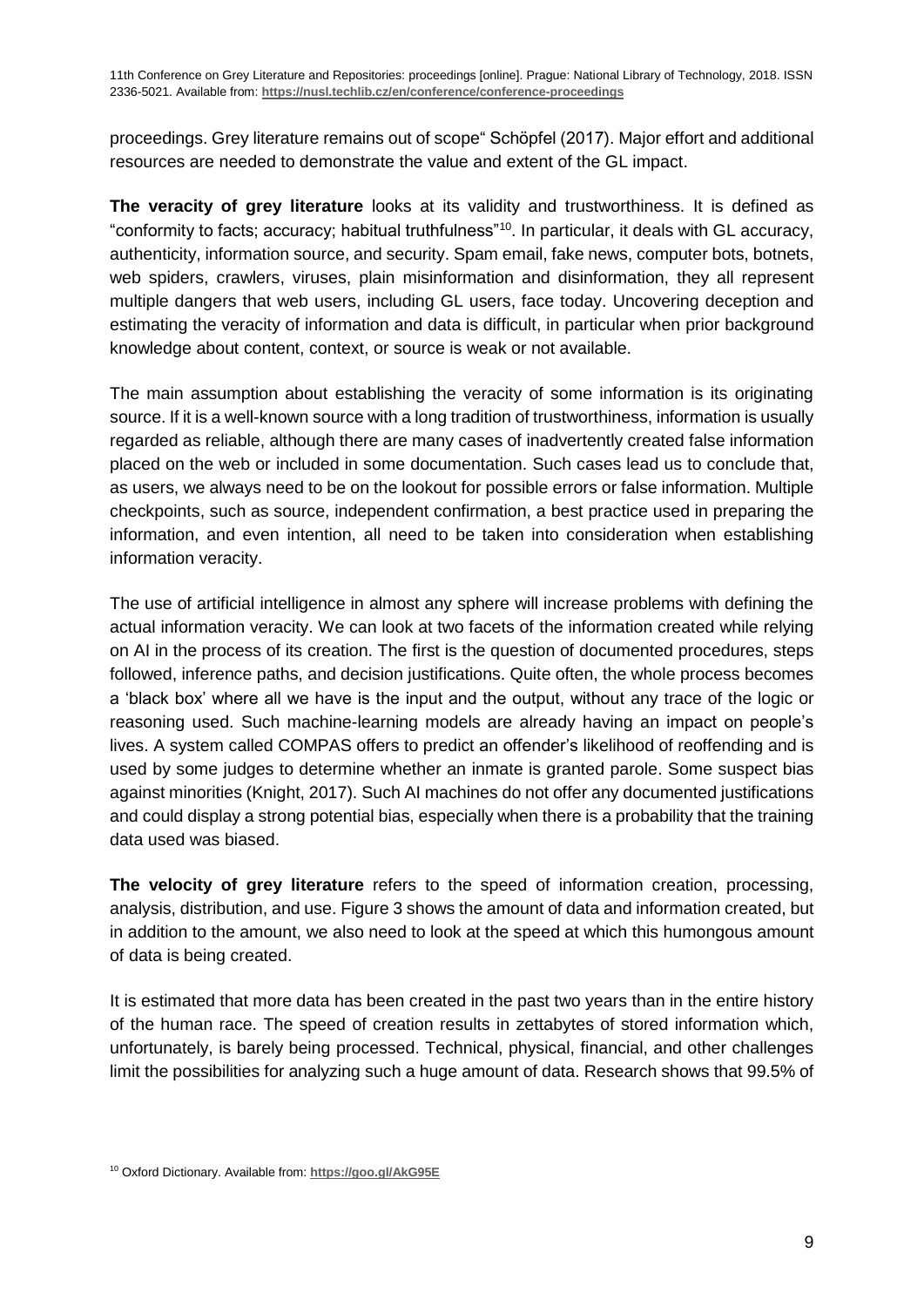all data is not currently being analyzed and used (Bansal, 2014). This represents a big financial, business, and information loss for everyone involved.

This huge amount of information and data enables artificial intelligence and machine learning to turn data analysis from retrospective practice into a proactive approach to strategic decision making. AI can greatly increase the frequency, flexibility, and immediacy of data analysis across a range of industries and applications.The International Data Corporation (IDC) estimates that the amount of global data subject to data analysis will grow by a factor of 50 to 5.2 ZB in 2025; the amount of analyzed data that is "touched" by AI systems will grow by a factor of 100 to 1.4 ZB in 2025. (Reinsel et al., 2017).

As information grows in variety, volume, veracity, and velocity, business needs would focus on the information that has the most important value. Not all data is equally important to businesses or consumers, providing an opportunity for GL and other information managers to offer tools, expertise, and visible results to identify that specific value of information from the ocean of available data. The organizations that succeed during this transformation will be those that can successfully identify and take advantage of the critical subset of data that will have a meaningful, positive impact on user experience, solving complex problems, and creating new economies of scale (Ibid).

**The value of grey literature,** and the value of information in general, rarely finds its place on a balance sheet. Almost everyone agrees that information is an asset that costs millions<sup>11</sup>, but hardly anyone can tell where the asset sits, its quantity, or even where it came from. It is difficult to measure, although many claim to own the asset while trying to avoid any accountability for it.

The glossary of the Queensland Government Chief Information Office offers a valuable and widely applicable definition of an 'information asset'. It defines it as "An identifiable collection of data stored in any manner and recognized as having value for the purpose of enabling an agency to perform its business functions thereby satisfying a recognized agency requirement. Data or information that is referenced by an agency, but which is not intended to become a source of reference for multiple business functions is not considered to be an information asset of the agency. This is merely information." (Information Asset, 2017).

Many organizations and industries recognize information as a strategic business asset and Gartner predicts that by 2020 10% of organizations will have a highly profitable business unit specifically for making and commercializing their information assets (Pettey, 2017). They also claim that information assets have great potential, beyond the utility for which they were originally produced. Unlike most of your enterprise's other assets, information isn't depleted after it's consumed. In order to utilize its value, they propose (see Figure 4) to review

<sup>&</sup>lt;sup>11</sup> An asset is a resource with economic value that an individual, corporation or country owns or controls with the expectation that it will provide a future benefit. Assets are reported on a company's balance sheet and are bought or created to increase a firm's value or benefit the firm's operations. Investopedia **https://www.investopedia.com/terms/a/asset.asp#ixzz5QKbl1CnA**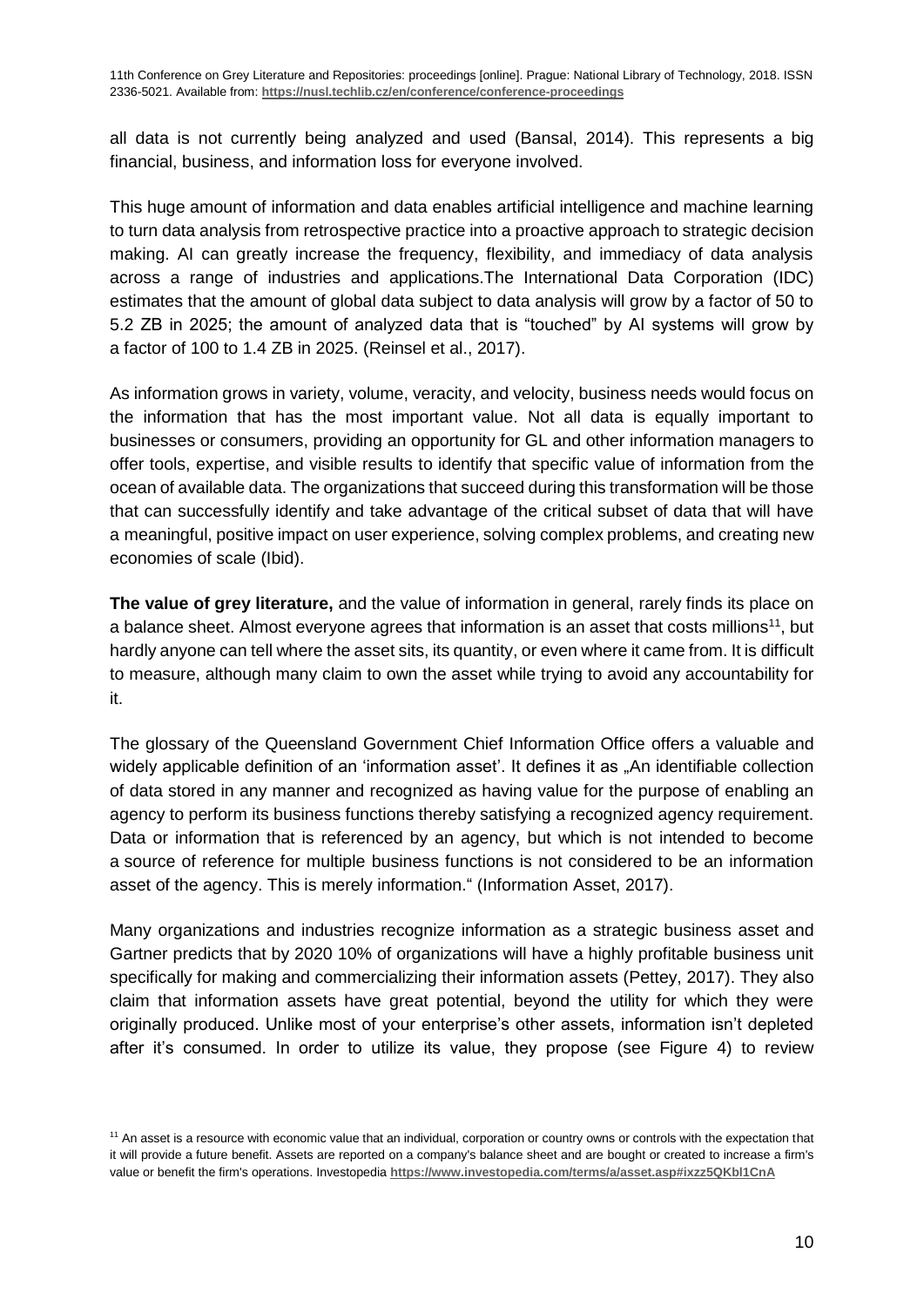performance and vision gaps that exist between the three levels of information value – realized, probable, and potential.



Figure 4: Three degrees of information value

The performance gap is the difference between the realized value of an information asset and its probable value, while the information vision gap represents the difference between probable and potential information value (Levy, 2016).

#### **Impact of artificial intelligence on grey literature management**

In the era of intensive artificial intelligence use and machine learning, three main areas of grey literature management will be directly impacted. They include GL processing, sustainability, and usability.

**GL processing** and the related management tools used are directly impacted by the increased volume, variety, velocity, veracity, and value of the grey literature created. A single document and ad-hoc approach to management will be neither appropriate nor sufficient. What is required is the transparent inclusion of GL-type processing<sup>12</sup> during document creation, rather than post-processing. An additional requirement is to have a GL management system in place all the time, eliminating the need for any ad-hoc solutions or deviations from an already set-up plan.

 $12$  E.g. meta-data creation, retention scheduling, distribution channels, copyright, confidentiality, etc.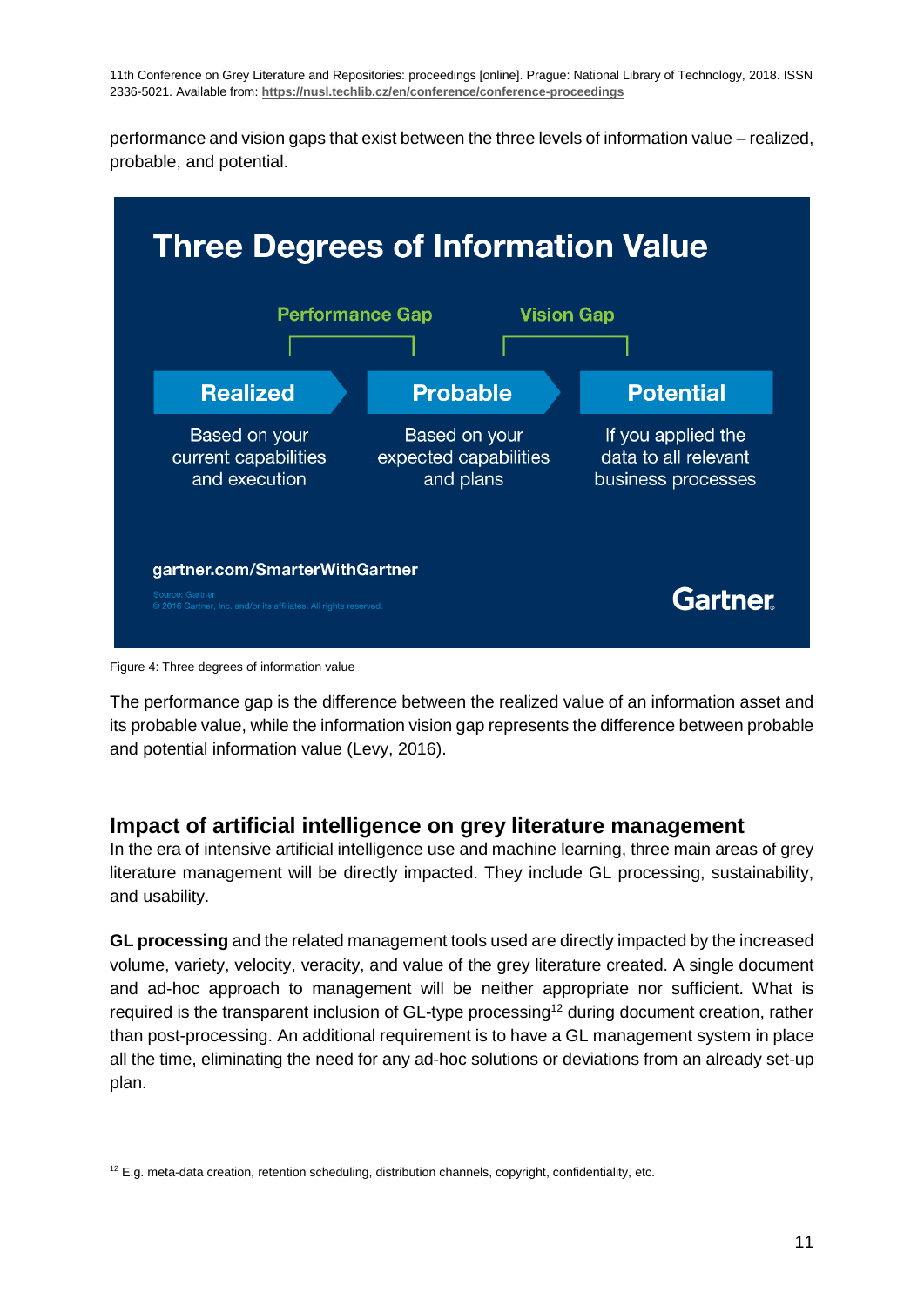**GL sustainability**, the next challenge regarding the impact of artificial intelligence on grey literature management, includes three broad challenges – environmental and technical; economic and financial; and social or organizational. Preservation of documents, technical knowledge transfer over long periods, information continuity, technical operability, and usability are just some of the important aspects related to environmental sustainability. Economic and financial sustainability focuses attention on the availability of long-term adequate funding, public vs. commercial interests, and the future value of collected GL as it relates to the value of information. Social and organizational considerations emphasize the existence of multiple stakeholders, information ownership and governance, international cooperation, and also safety and security.

**GL usability** of large amounts of information generated by the use of AI creates an additional category of problems, such as the existence of adequate IT tools, the availability of qualified human resources, and the protection of intellectual property (IP) and privacy. Let's look at some of the challenges here. IT technology and tools are constantly changing, contributing to new software functionality, concepts, and expectations in quantum leaps, and making previous technology obsolete in almost no time. Related to this issue is the creation of dynamic vs. static information and documents, and their visualization (e.g. 2D, 3D, VR, AR). Many predictions about the impact of AI relate to job loss,<sup>13</sup> which translates to staffing requirements, but there is also the issue of the required technical skills, education, and training<sup>14</sup>. Intellectual property involves issues such as over-protectionism; open access and open science; and the role of current IP in helping world development, health, and innovation. Related to this are issues of privacy, including the protection of commercial information, and the protection of the sensitive public and personal information.

The above mentioned three areas of the expected impact of AI on grey literature management mainly deal with challenges. However, there are also some great opportunities that the use of AI on GL can offer to its management process. The first and probably most important opportunity is the reliable automation of repetitive tasks, with great accuracy, and without fatigue<sup>15</sup>. AI can improve current services by adding intelligence, semantic understanding, and powerful analytics to existing GL management processes. A great amount of the created and easily available data can be used to further improve learning algorithms, increasing AI accuracy, and it can create new knowledge and extract new value from existing GL resources. This coupling of big data and AI can bring a new type of AI often referred to as 'data intelligence'.<sup>16</sup>

#### **Conclusion**

In the last few decades, developments in information technology have had an immense impact on the way we manage information in general, and on the way we create, disseminate and use

<sup>14</sup> By one popular estimate, 65% of children entering primary school today will ultimately end up working in completely new job types that don't yet exist. (World Economic Forum, 2016). Available from: **https://goo.gl/JKwsbn**

<sup>16</sup> The UNESCO Courier, 2018-3. Available from: **https://goo.gl/jeRxkk**

 $13$  A two-year study from McKinsey Global Institute suggests that by 2030, intelligent agents and robots could eliminate as much as 30 percent of the world's human labor. (McKinsey, 2017). Available from: **https://goo.gl/RHr53a**

<sup>15</sup> SAS Insights: Artificial Intelligence: What it is and why it matters. Available from: **https://goo.gl/zgpJHz**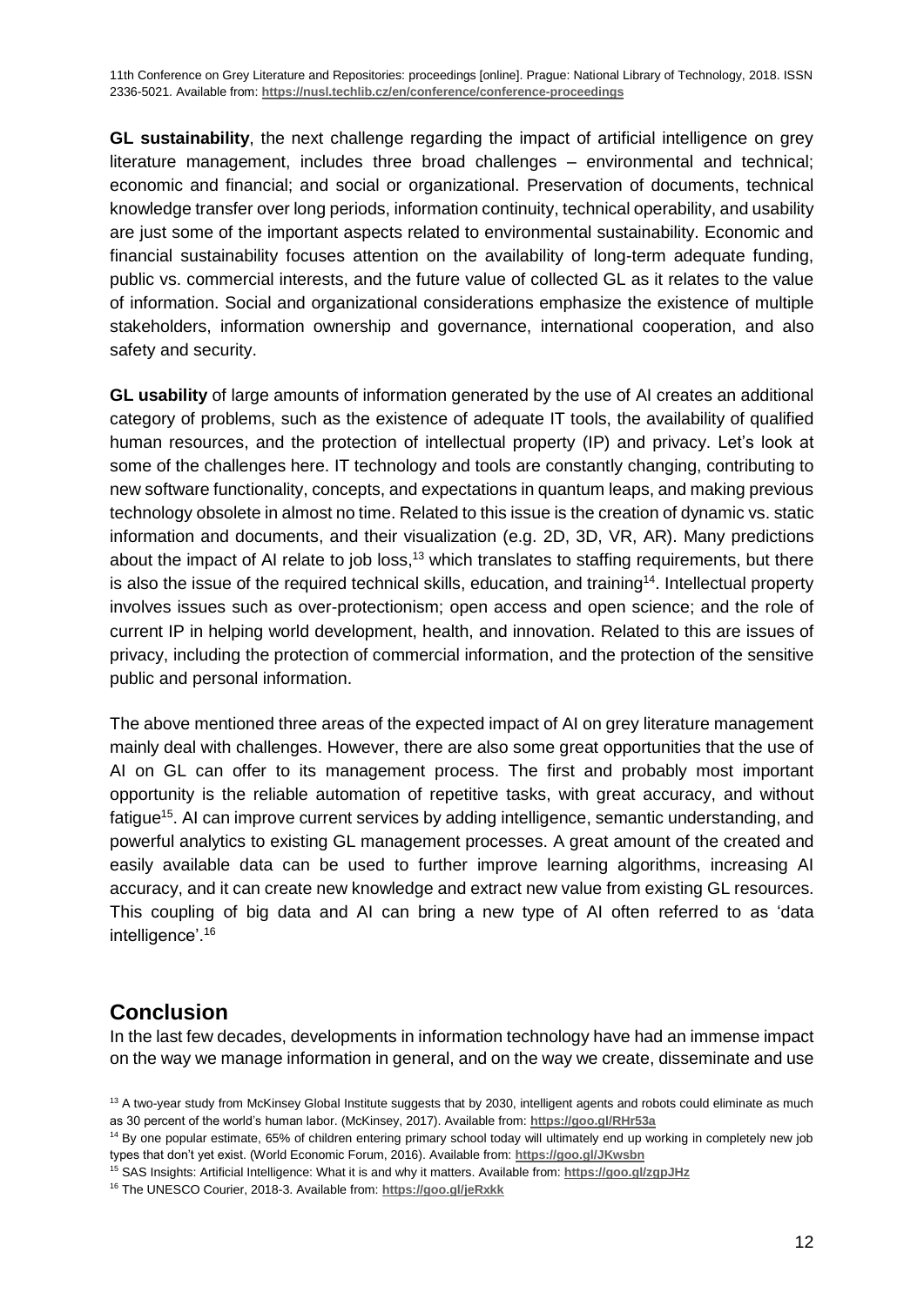grey literature. This paper examined the potential impact of AI on grey literature management and elaborated on its main facets, such as value, volume, variety, velocity, and veracity. Based on the growing volume of data, information, and knowledge generated and further increased by the use of AI, we can conclude that GL will not disappear in the future, that its volume will probably experience exponential growth, and that the number of GL types, its velocity, and value will increase.

The impact of AI on GL management will be especially felt in the way GL is processed, kept sustainable, and used in the long run. GL-type processing needs to be included in the f document creation process, rather than post-processing; and the GL management system should be in place all the time, eliminating the need for any ad-hoc interventions. Environmental and technical; economic and financial; as well as social or organizational constraints need to be taken into consideration if long-term GL sustainability is to be provided. Usability of GL depends on the existence of adequate IT tools, the availability of qualified human resources, the protection of intellectual property (IP) and the protection of personal privacy.

Artificial intelligence will impact every aspect of our work environment therfore, in order to secure the future and maintain the value of grey literature, intensive training, wide cooperation, and rigorous preparation need to be organized by all stakeholders and key-players.

Studies show that only a very small percent of businesses extract full value from the information they hold<sup>17</sup>. Use of artificial intelligence in GL management might enable organizations to focus on what matters most – business results, efficiency gains, quality of products and services.

#### **References**

BANSAL, Manju, 2014. Big Data: Creating the Power to Move Heaven and Earth. *MIT Technology Review* [online]. [Accessed 19 October 2018]. Available from: **<https://goo.gl/Uv1Aw9>**

CISCO, 2017. *Cisco Visual Networking Index: Forecast and Methodology, 2016–2021* [online]. Cisco [Accessed 19 October 2018]. Available from: **<https://goo.gl/zn9SyV>**

DICKSON, Ben, 2017. What is Narrow, General and Super Artificial Intelligence? In: *TechTalks* [online]. 2017-05-12 [Accessed 19 October 2018]. Available from: **<https://goo.gl/YN3JXa>**

ERTEL, Wolfgang, 2011. *Introduction to artificial intelligence*. Translated by Nathanael BLACK, illustrated by Florian MAST. London: Springer. Undergraduate topics in computer science. ISBN 978-0-85729-299-5.

<sup>17</sup> Information management and strategy – an executive guide. Available from: **https://goo.gl/Tu5GNi**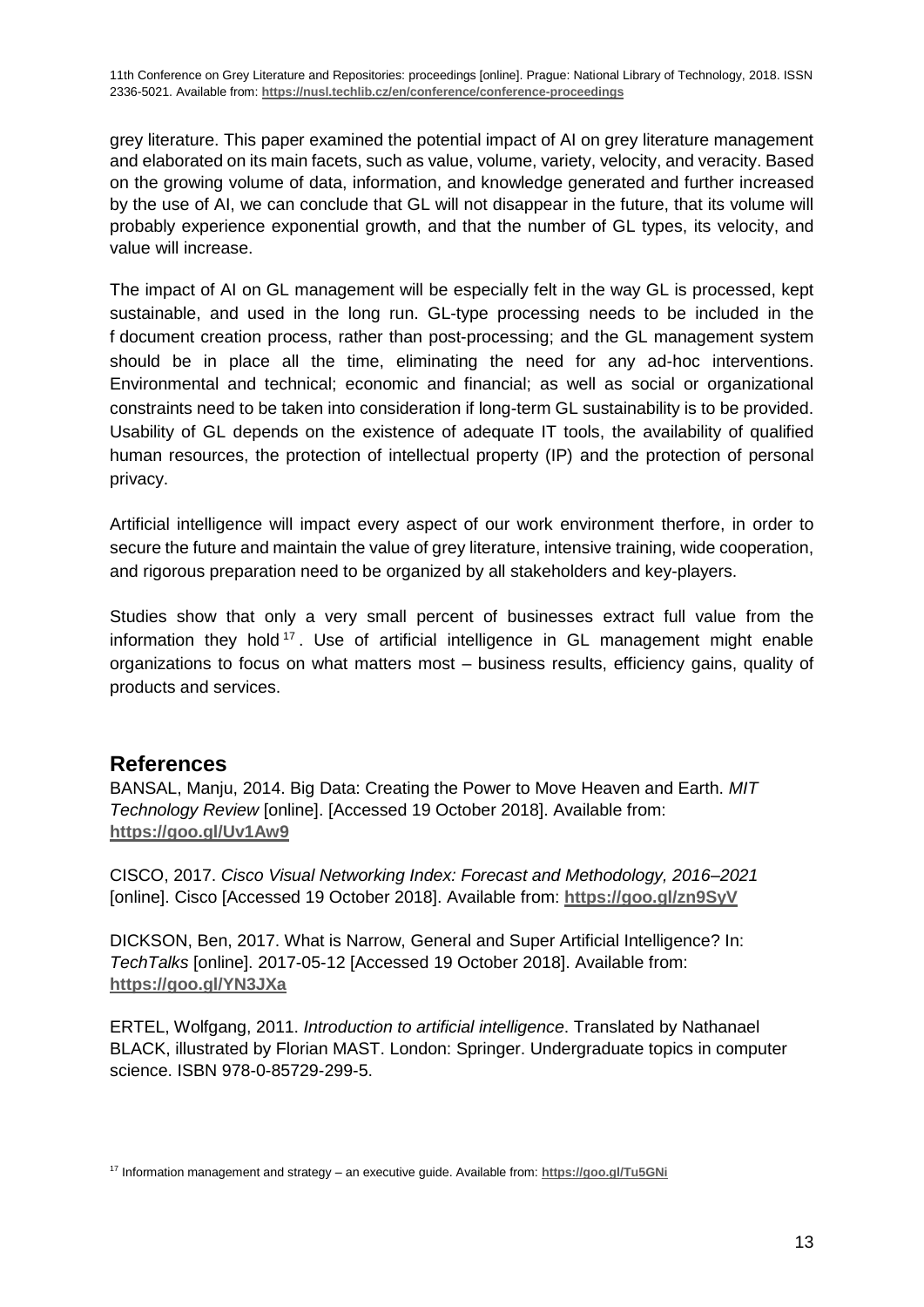FARACE, Dominic John and Joachim SCHÖPFEL, 2010. *Grey literature in library and information studies*. New York: De Gruyter Saur. ISBN 978-3-598-11793-0.

KNIGHT, Will, 2017. Forget Killer Robots-Bias Is the Real AI Danger. *MIT Technology Review* [online]. [Accessed 19 October 2018]. Available from: **https://www.technologyreview.com/s/608986/forget-killer-robotsbias-is-the-real-aidanger/**

LEVI, Heather Pemberton, 2016. Three Degrees of Information Value. In: *Gartner* [online]. 2016-07-07 [Accessed 19 October 2018]. Available from: **<https://goo.gl/KYLScQ>**

MARR, Bernard, 2016. What Is The Difference Between Artificial Intelligence And Machine Learning? In: *Forbes* [online]. Forbes media, 2016-12-06 [Accessed 19 October 2018]. Available from: **<https://goo.gl/iJfNtw>**

MCKINSEY GLOBAL INSTITUTE, 2017. *Jobs lost, jobs gained: What the future of work will mean for jobs, skills, and wages* [online]. McKinsey & Company [Accessed 19 October 2018]. Available from: **<https://goo.gl/RHr53a>**

MINSKY, Marvin, 1969, p. 20. Quoted in: BLAY, Whitby. *Reflections on Artificial Intelligence*. Exeter: Intellect Books, 1996. 157 p.

PETTEY, Christy, 2017. Treating Information as an Asset. In: *Gartner* [online]. Gartner, Inc., [Accessed 19 October 2018]. Available from: **<https://goo.gl/kAdpyA>**

Information Asset, 2017. In: *Queensland Government Chief Information Office Glossary* [online]. QGCIO, 2017-11-30 [Accessed 19 October 2018]. Available from: **<https://goo.gl/mPpySC>**

REINSEL, David, John GANTZ and John RYDNING, 2017. *Data Age 2025: The Evolution of Data to Life-Critical Don't Focus on Big Data; Focus on the Data That's Big* [online]. International Data Corporation (IDC) [Accessed 19 October 2018]. IDC White Paper. Available from: **<https://goo.gl/qdc3fP>**

RICH, Elaine, 2010. *Artificial Intelligence*. New Delhi: Tata McGraw Hill, 2010. ISBN 978- 0070678163.

SAVIĆ, Dobrica, 2017a. Impact of Disruptive Technologies on Grey Literature Management. *ITlib* [online]. Bratislava: Centrum vedecko-technickych informacii, **2017**(4), 42 - 45 [Accessed 19 October 2018]. ISSN 1336-0779. Available from: **http://itlib.cvtisr.sk/buxus/docs/42\_impact%20of%20disruptive.pdf**

SAVIĆ, Dobrica, 2017b. Rethinking the Role of Grey Literature in the Fourth Industrial Revolution. In: *10th Conference on Grey Literature and Repositories: proceedings* [online]. Prague: National Library of Technology, 2017 [Accessed 19 October 2018]. ISSN 2336- 5021. Available from: **http://nrgl.techlib.cz/index.php/Proceedings**. Also published by TGJ (The Grey Journal) Special Winter Issue, Volume 14, 2018.